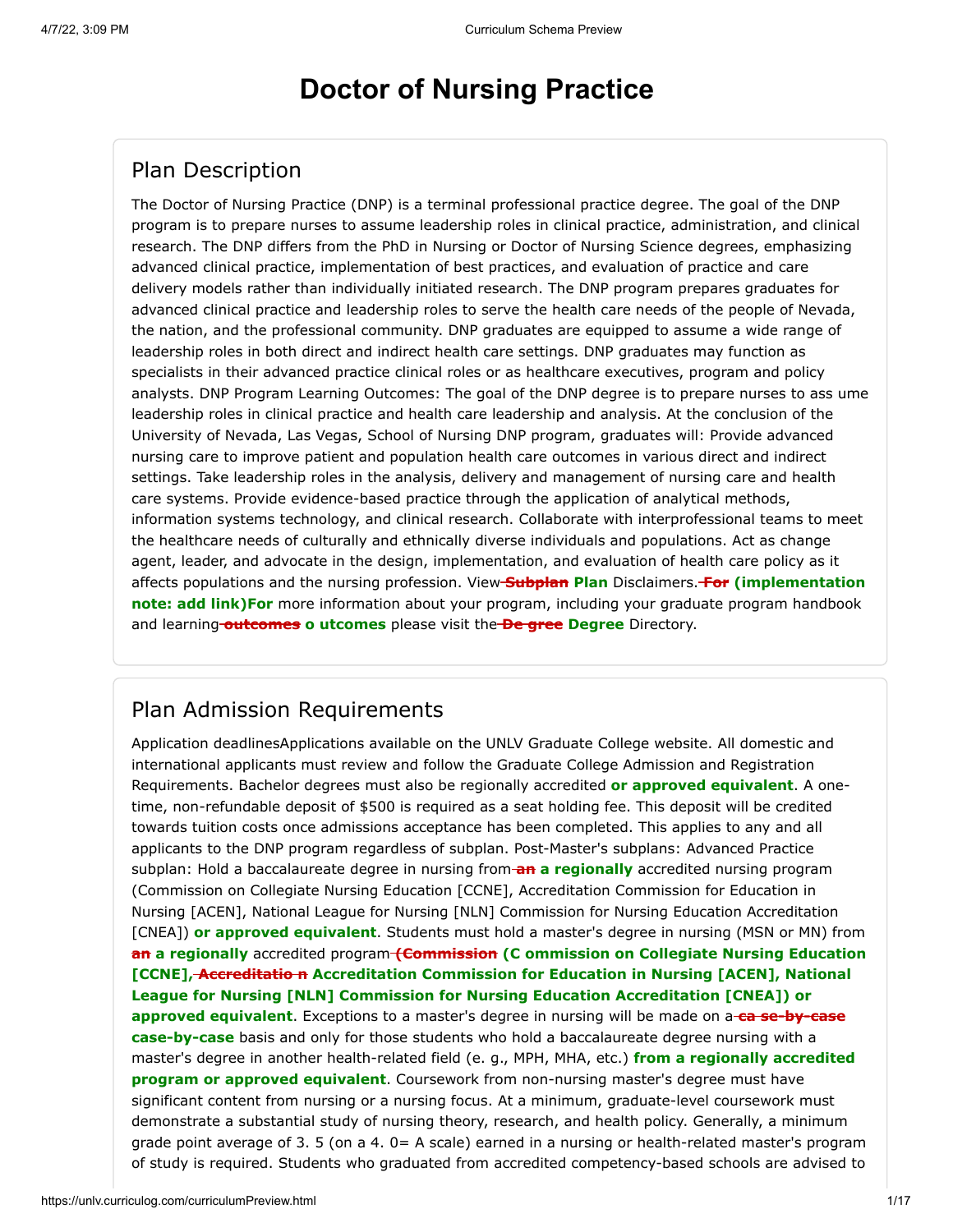contact the Program Director for **additional addi tional** information. Have completed graduate-level course work with a grade of B or **better bette r better** in advanced **pathophysiology pathop hysiology pathophysiology**, advanced pharmacology, advanced physical assessment, nursing theory, research, and healthcare policy. Hold an unrestricted and unencumbered license as a registered nurse and as an advanced practice registered nurse (APRN)-**comm ensurate commensurate** with state licensure. Hold national certification in an advanced practice role from a nationally recognized certification/credentialing organization. Interviews may be required. Nurse Executive subplan: Hold a baccalaureate degree in nursing from an accredited nursing program (CCNE, ACEN, NLN CNEA). Hold a master's degree in nursing (MSN or MN) from an accredited program. Exceptions to this will be made on a case-by-case basis and only for those students who hold a baccalaureate degree in nursing with a master's degree in another health-related field (i. e. MBA, MHA, MPH, etc.) **from a regionally** accredited program or approved equivalent. **Coursework** Cou rsework from non-nursing non**nursing** non-nursing majors must have significant content from nursing or a nursing focus. At a minimum, graduate-level **coursework cours ework coursework** must demonstrate a substantial study of nursing theory, research, and healthcare policy. Students who have not completed a graduate level course in healthcare policy must complete NURS 719R within the first year of study in the DNP program. Generally, a minimum **grad e grade** point average of 3. 5 (on a 4. 0= A scale) earned in a nursing or health-related master's program of study is required. Students who graduated from accredited competency-based schools are advised to contact the Program Director for additional information. Hold an unrestricted and unencumbered license as a registered nurse. Provide documentation for one of the following: National certification as a Nurse Executive through either the American Nurses Credentialing Center or the American Organization of Nurse Executives (AONE), or as a Certified Nurse Manager and Leader through AONE. Students **with wit h** any other advanced **practice pr actice practice** national certification are advised to contact the Program Director for **information informati on information** or minimum of 500 hours of academically supervised **clinical cli nical clinical** practicum in master's degree program on leadership or management. Interviews may be required. BSN to DNP subplans: Family Nurse Practitioner, Psychiatric Mental Health Nurse Practitioner, **and** Nurse Executive**, and Certified Regist ered Registered Nurse Anesthetists** subplan: Hold a **baccal aureate baccalaureate** degree in nursing from a **regionally and** nationally accredited nursing program (CCNE, ACEN, or NLN CNEA) **or approved equivalent**. Generally, a minimum grade point average of 3. 2 (on a 4. 0= A scale) earned in a baccalaureate nursing degree is required. Students who graduated from accredited competency-based schools are advised to contact the Program Director for additional information. Hold an unrestricted and unencumbered license as a registered nurse. Have practiced as a baccalaureate prepared registered nurse for a minimum of one calendar year (2000 hours) prior to beginning coursework in the BSN to DNP program. Interviews may be required. Other Admission Information: Three **letters let ters letters** of **professional recommendation recommenda tion professi onal professional recommendation** from individuals who can-**evaluate evaluate** evaluate the applicant's motivation, academic capability, advanced practice and/or leadership potential, and personal goals for study in a DNP program. Letter of interest and Self-Presentation: Professional goal statement (500 word maximum) **describing desc ribing describing** career objectives and areas of *interest* interest in advanced practice or leadership roles. Include reasons for pursuing a doctor of nursing practice degree, specific interest in the University of Nevada, Las Vegas program, and past experiences and achievements in nursing practice, leadership, and scholarship. Current resume or curriculum vita (CV). Students are accepted into a degree program as described in the Graduate Catalog. The faculty and corresponding sub-disciplines and sub-plans within the described programs are subject to change at any time.

### Plan Requirements

See Subplan Requirements below. Subplan 1: Post-Master's Advanced PracticeSubplan 2: BSN-DNP Family Nurse Practitioner (ON HOLD)Subplan 3: Post-Master's Nurse ExecutiveSubplan 4: BSN-DNP Nurse Executive (ON HOLD)Subplan 5: BSN to DNP Psychiatric Mental Health Nurse Practitioner (ON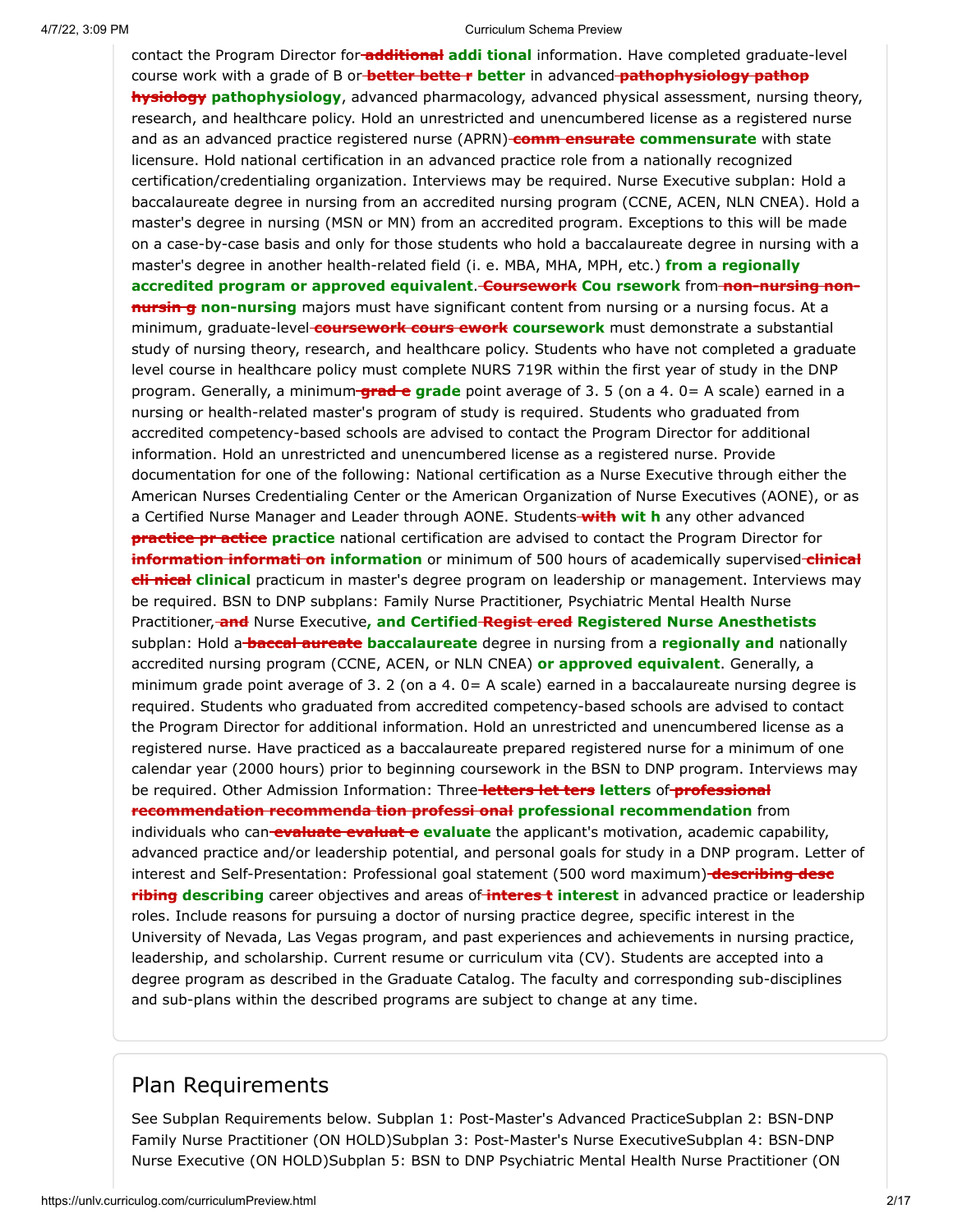**HOLD) HOLD)Subplan 6: Requirements: BSN to DNP Certified Registered Nurse Anesthetists (CRNA)**

### Subplan 1 Requirements: Post-Master's Advanced Practice

Total Credits Required: 31View **Subplan Plan** Disclaimer. **(implementation note: add link)**

### Course Requirements

## Required Courses – Credits: 22

Complete 22 credits by completing each of the following courses**, with a total of 4 credits of NURS 729R**.

| NURS 708 Analysis and Economics of Healthcare<br>Systems and Delivery                      | 3 |
|--------------------------------------------------------------------------------------------|---|
| NURS 712 Strategies for Management of<br>Healthcare Systems and Performance<br>Improvement | 3 |
| NURS 715 Business Management for Nurse<br>Practitioners                                    | 2 |
| NURS 716 Population Health: Analysis and<br><b>Evaluation</b>                              | 3 |
| NURS 719R Health & Public Policy for Advanced<br>Practice of Nursing                       | 3 |
| <b>NURS 729R Translational Evidence for</b><br><b>Healthcare Systems</b>                   | 4 |
| NURS 729R Translational Evidence for<br><b>Healthcare Systems</b>                          | з |
| NURS 767 Collaboration, Communication &<br>Negotiation for the Nurse Leader                | 2 |
| NURS 768 DNP Forum & Role Transformation                                                   | 2 |

### DNP Project – Credits: 9

Complete 9 credits of NURS 788 by completing 1-3 credits per term, over the course of the program.

NURS 788 DNP Project 1-3

### Degree Requirements

Complete 31 credits with a minimum GPA of 3. 00. Maintain a cumulative grade point average of 3. 00 or above each semester enrolled. Receive a grade of "B" (3. 00) or above in all required cognate and nursing courses. If less than a "B", for example a B- (2. 7) is earned, the course must be repeated. The student must be in good standing to repeat a course and any required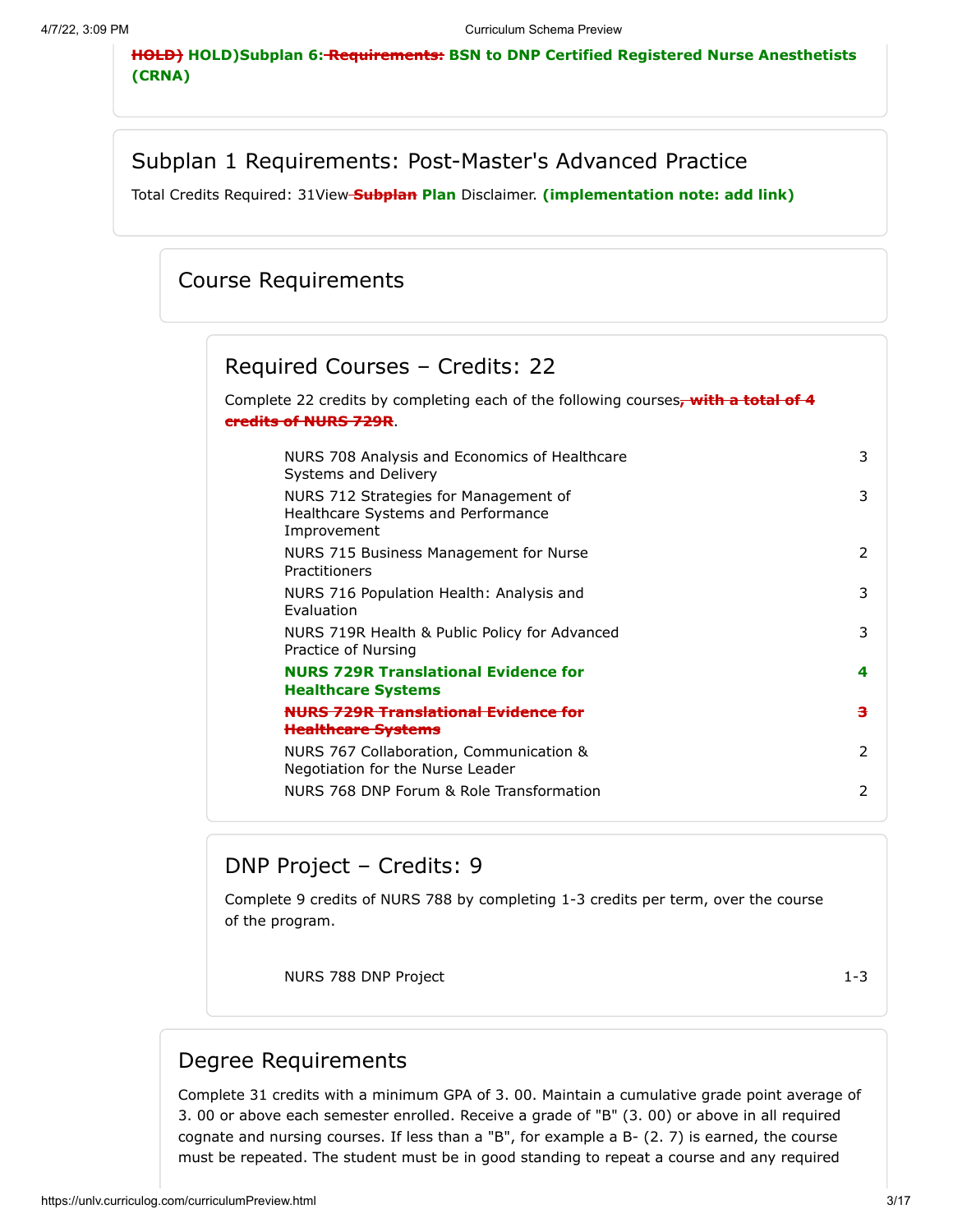course may be repeated only one time. **A student may register for a course only two times. A student who has registered for the same course twice and has withdrawn or received a grade less than "B" is ineligible for readmission unless approved by the Graduate College. If a student fails two courses or has withdrawn from two courses or received a grade less than "B" in two courses they are ineligible for readmission unless approved by the Graduate College.** Complete a minimum of six (6) credits in each calendar year. Continuously register for at least one to three (1-3) credits each semester while working on a DNP Project. Each **stu dent student**, upon admission, will be assigned a faculty mentor (also referred to as advisor/committee Chair). The faculty mentor (advisor/committee Chair), along with the student, will plan the student's entire degree program of study and submit it to the Graduate College by the end of the first semester of enrollment. The degree program plan requires the approvals of the student, faculty mentor (advisor/committee Chair), Program Director, appropriate academic dean, and the Graduate Dean. The faculty mentor (advisor/committee Chair) monitors the student's progress through the program of study. In addition, the Program Director will monitor the student's progress, including adherence to all established policies of the Graduate College. At any given time, the student can request a change of faculty mentor (advisor/committee Chair). However, it is the student's responsibility to secure approval of an individual faculty member who agrees to serve as their faculty mentor (advisor/committee Chair) **b efore before** changing the original advisor, subject to Graduate College approval. Also, it is the student's responsibility to make sure that their chosen faculty mentor (advisor/committee Chair) has current full graduate faculty status at UNLV, which can be checked at: **http://graduatecollege.unlv.edu/facstaff/status.html.Students https://www.unlv.edu/graduatecollege/graduate-faculty-status Students** will be assigned their faculty mentor (advisor/committee Chair) for their DNP Project committee prior to the first semester. The student, along with the faculty mentor (advisor/committee Chair), will identify and select the second and third members to their DNP project committee. The student will be required to file the Committee Appointment Form through the Grad Rebel Gateway when this is completed, for administrative approval. More specific information about the DNP Project will be discussed in the courses it is embedded in the program. In consultation with their faculty mentor (advisor/committee Chair), a student will organize an advisory committee of at **least le ast least** two departmental members. In addition, a third member from outside the department, known as the Graduate College Representative, must be appointed. An additional committee member may be added at the student and department's discretion. Please see Graduate College policy for committee appointment guidelines. A leave of absence may be requested by students. The DNP Project is a culmination project based on **guidelines guidelin es** from the American Association of Colleges of Nursing (AACN) DNP Essentials. This is a project completed over at least three semesters in the program. Students in the DNP program are required to abide by the policies for UNLV School of Nursing. Students in the DNP program are also required to abide by the policies of the UNLV Graduate College.

## Graduation Requirements

See Plan Graduation Requirements below.

### Subplan 2 Requirements: BSN to DNP Family Nurse Practitioner (ON HOLD)

Total Credits Required: 68View **Subplan Plan** Disclaimer. **(implementation note: add link)**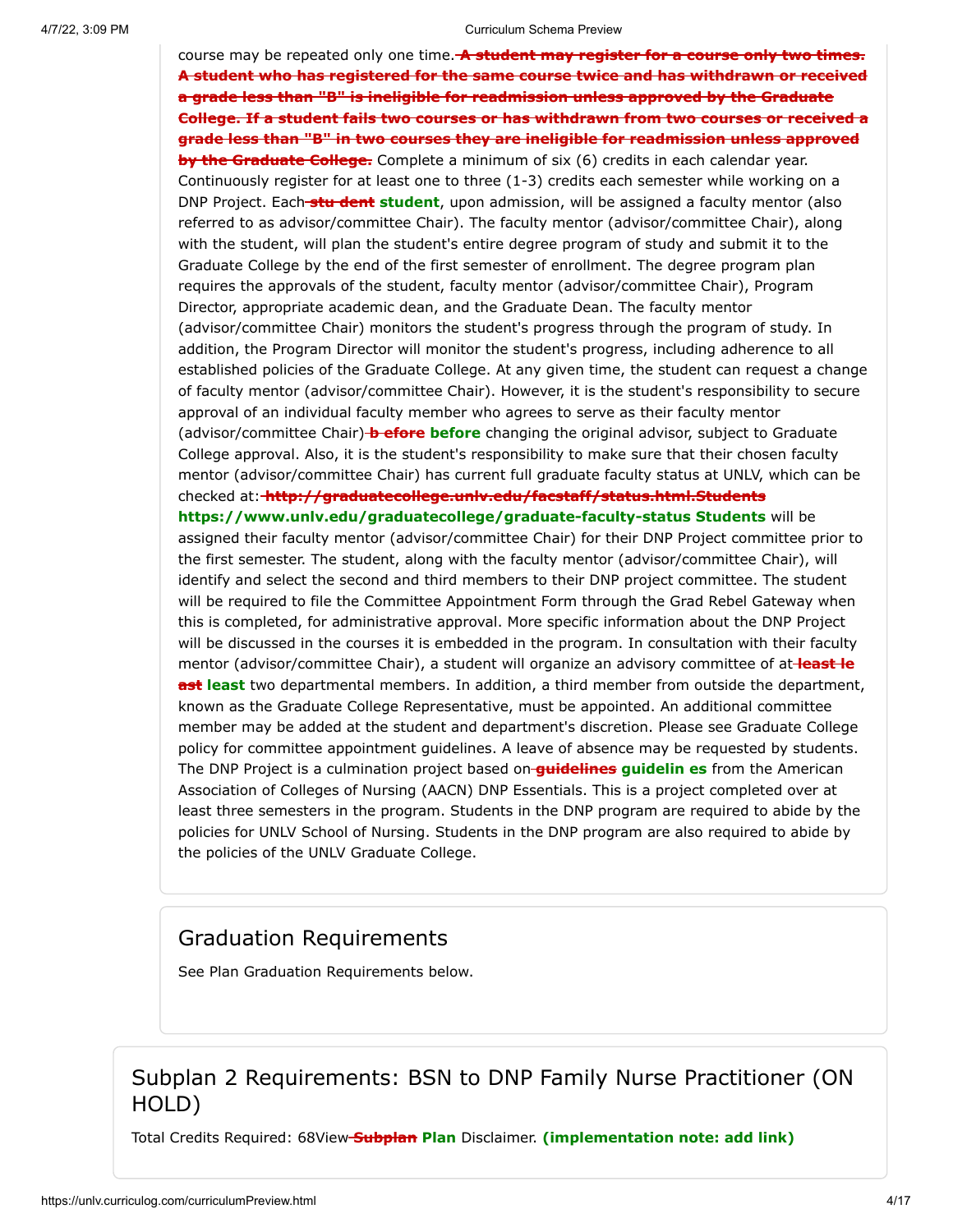# Course Requirements

# Required Courses – Credits: 59

| Complete 59 credits by completing each of the following courses, with a total of 4         |                |
|--------------------------------------------------------------------------------------------|----------------|
| credits of NURS 729R. Example of text box not showing text                                 |                |
| NURS 708 Analysis and Economics of Healthcare<br>Systems and Delivery                      | 3              |
| NURS 712 Strategies for Management of<br>Healthcare Systems and Performance<br>Improvement | 3              |
| NURS 715 Business Management for Nurse<br>Practitioners                                    | $\overline{2}$ |
| NURS 716 Population Health: Analysis and<br>Evaluation                                     | 3              |
| NURS 719R Health & Public Policy for Advanced<br>Practice of Nursing                       | 3              |
| <b>NURS 729R Translational Evidence for</b><br><b>Healthcare Systems</b>                   | 4              |
| <b>NURS 729R Translational Evidence for</b><br><b>Healthcare Systems</b>                   | з              |
| NURS 767 Collaboration, Communication &<br>Negotiation for the Nurse Leader                | $\overline{2}$ |
| NURS 768 DNP Forum & Role Transformation                                                   | 2              |
| NURS 701 Diagnostic Reasoning and Clinical<br>Decision Making for the APRN                 | $\overline{2}$ |
| NURS 703 Advanced Health Assessment                                                        | 3              |
| NURS 704 Advanced Pathophysiology and<br>Genetics I                                        | 3              |
| NURS 706 Nursing Theory and Research                                                       | 3              |
| NURS 711 Informatics and Quality Improvement                                               | 3              |
| NURS 714 Family Theory and Health Promotion                                                | 2              |
| NURS 730 Advanced Pharmacology and Genetics<br>II                                          | 3              |
| NURS 740R FNP Adult and Women's Health                                                     | 6              |
| NURS 750R FNP Children and OB                                                              | 6              |
| NURS 760R FNP Geriatric and Chronic Illness                                                | $(6-8)$        |

# DNP Project – Credits: 9

Complete 9 credits of NURS 788 by completing 3 credits per term, over the course of 3 terms.

|         | NURS 788 DNP Project                                                                                                                                                                                  | $1 - 3$ |
|---------|-------------------------------------------------------------------------------------------------------------------------------------------------------------------------------------------------------|---------|
| [After] | Students who wish to step out of the DNP<br>program and receive a master's degree will be<br>required to complete NURS 761, Clinicial<br>Synthesis, and some courses identified above as<br>required. |         |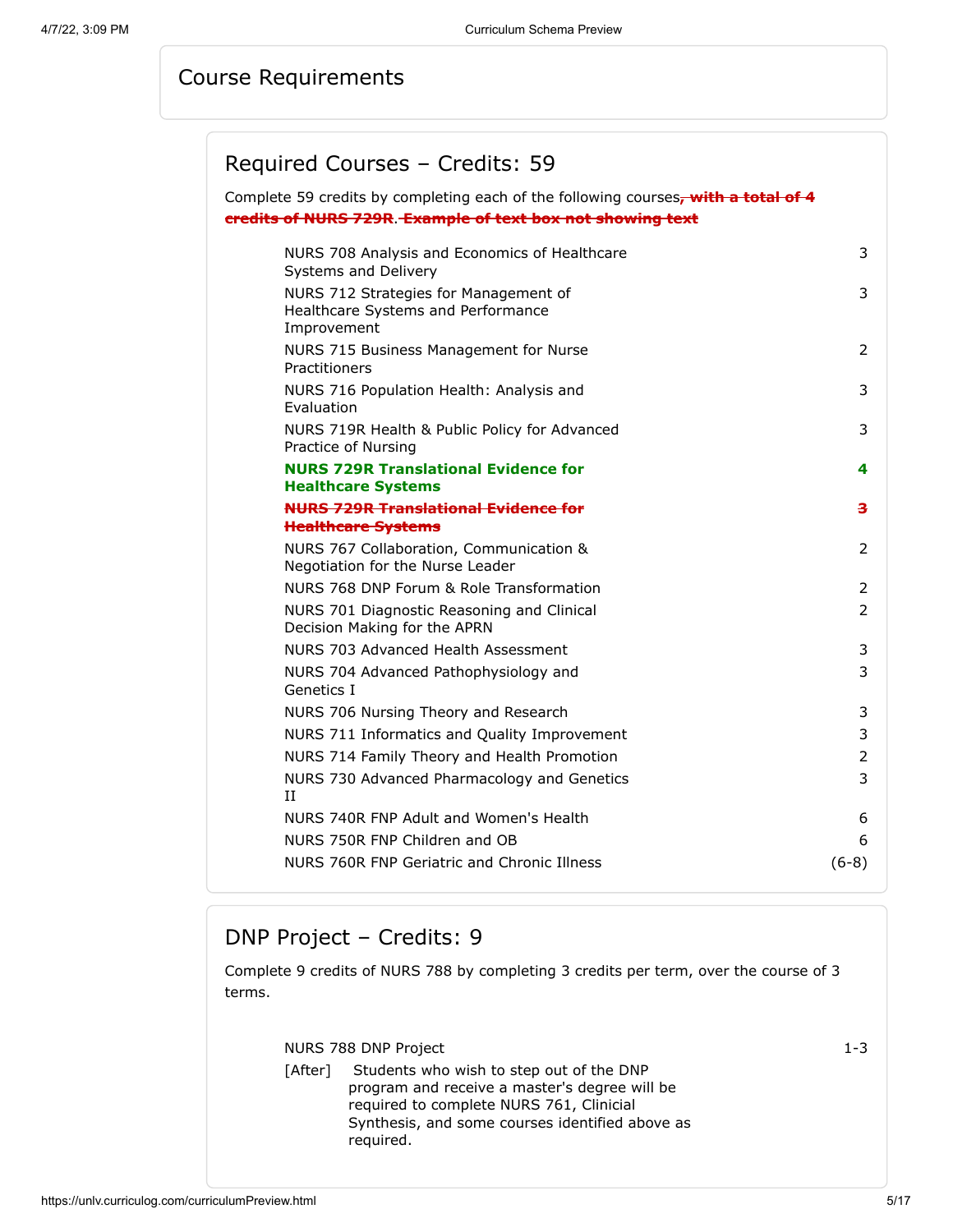### Degree Requirements

Complete 68 credits with a minimum Grade Point Average (GPA) of 3. 00. Maintain a cumulative grade point average of 3. 00 or above each semester enrolled. Receive a grade of "B" (3. 00) or above in all required cognate and nursing courses. If less than a "B", for example a B- (2. 7) is earned, the course must be repeated. The student must be in good standing to repeat a course and any required course may be repeated only one time. **A student may register for a course only two times. A student who has registered for the same course twice and has withdrawn or received a grade less than "B" is ineligible for readmission unless approved by the Graduate College. If a student fails two courses or has withdrawn from two courses or received a grade less than "B" in two courses he/she is they are ineligible for readmission unless approved by the Graduate College.** Complete a minimum of six (6) credits in each calendar year. Each student, upon admission, will be assigned an advisor. The advisor (and later the **Adviso ry Advisor y Advisory** Committee including the chair of the Advisory committee if in place) will plan the student's entire degree program of study and submit it to the Graduate College by the end of the second semester of enrollment. The degree program requires the approvals of the student, advisor, Program Director, appropriate academic dean, and the Graduate Dean. The Advisor monitors the student's progress through the program of study. In addition, the Program Director will monitor the student's progress, including adherence to all established policies of the Graduate College. At any given time, the student can request a change of advisor or chair of Advisory Committee. However, it is the student's responsibility to secure approval of an individual faculty member who agrees to serve as their advisor before changing the original advisor, subject to Graduate College approval. Also, it is the student's responsibility to make sure that their chosen advisor or chair has current full graduate faculty status<sup>-at</sup> at UNLV, which can be checked at:

#### **http://graduatecollege.unlv.edu/facstaff/status.html.Students**

**https://www.unlv.edu/graduatecollege/graduate-faculty-status Students** will select a chair for their DNP Project committee in the first semester and be required to file the Committee Appointment Form with the Program Director when this is completed. More specific information about the DNP Project will be discussed in the courses it is embedded in the program. In consultation with their advisor, a student will organize an advisory committee of at least two departmental members. In addition, a third member from outside the department, known as the Graduate College Representative, must be appointed. An additional committee member may be added at the student and department's discretion. Please see Graduate College policy for committee appointment guidelines. Continuously register for three (3) credits each semester while working on a DNP Project. Once admitted to the DNP program, students will need to continue to take a minimum of 3 credits per semester for both fall **a nd an d and** spring semesters to maintain their place in the program until graduation. A leave of absence may be requested by students. The DNP Project is a culmination project based on guidelines from the American Association of Colleges of Nursing (AACN) DNP Essentials. This is a project completed over at least three semesters in the program. Students in the DNP program are required to abide by the policies for UNLV **School Sc hool** of Nursing. Students in the DNP program are also required to abide by the policies of the UNLV Graduate College.

### Graduation Requirements

See Plan Graduation Requirements below.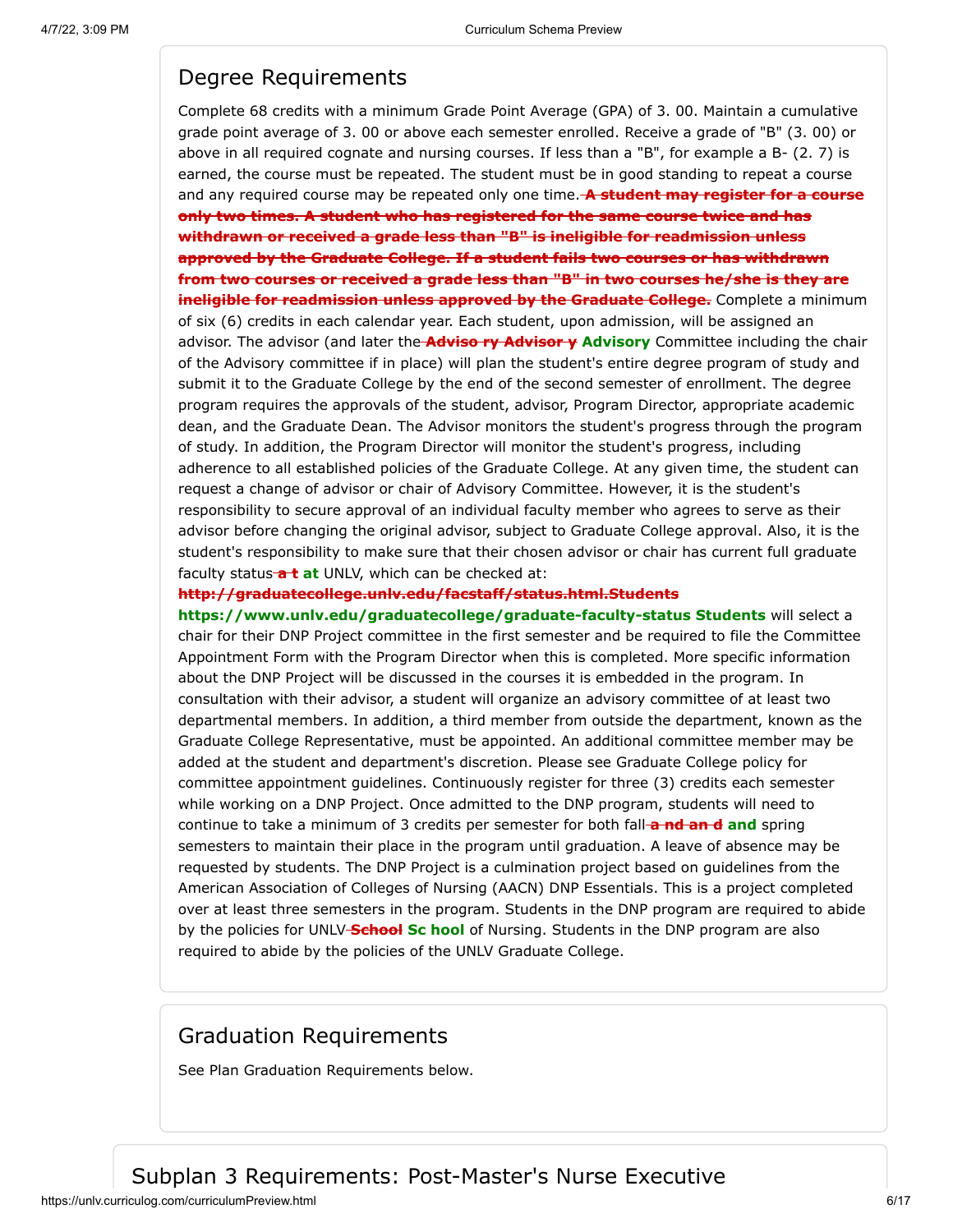Total Credits Required: 32View **Subplan Disclaimers Plan Disclaimer**. **(implementation note: add link)**

### Course Requirements

Required Courses – Credits: 23

Complete **23 20** credits **by completing each** of the following courses**, with a total of 4 credits of NURS 729R, and an additional 3 credits of an advisor-approved elective course**.

| <del>S 729R Tranelational Fwidenc</del><br><del>Healthcare Systems</del>     | з |
|------------------------------------------------------------------------------|---|
| NURS 767 Collaboration, Communication &<br>Negotiation for the Nurse Leader  | 2 |
| NURS 768 DNP Forum & Role Transformation                                     | 2 |
| NURS 718 Organizational Management for the<br>Advanced Practice Nurse        | 3 |
| NURS 726 Healthcare Issues And The Law                                       | 2 |
| <b>NURS 729R Translational Evidence for</b><br><b>Healthcare Systems</b>     | 4 |
| NURS 735 Healthcare Outcomes Management                                      | 2 |
| NURS 737 Leadership in Organizations and<br>Systems                          | 2 |
| NURS 738 Financial Theory and Budget<br>Management in the Healthcare Setting | 3 |
| [After] Cognate Elective (Focus depends on master's<br>degree coursework)    |   |

## DNP Project – Credits: 9

Complete 9 credits of NURS 788 by completing 1-3 credits per term, over the course of the program.

NURS 788 DNP Project 2002 1-3

### Degree Requirements

Complete 32 credits with a minimum GPA of 3. 00. Maintain a cumulative grade point average of 3. 00 or above each semester enrolled. Receive a grade of "B" (3. 00) or above in all required cognate and nursing courses. If less than a "B", for example a B- (2. 7) is earned, the course must be repeated. The student must be in good standing to repeat a course and any required course may be repeated only one time. **A student may register for a course only two times. A student who has registered for the same course twice and has withdrawn or received a grade less than "B" is ineligible for readmission unless approved by the Graduate College. If a student fails two courses or has withdrawn from two courses or received a grade less than "B" in two courses they are ineligible for readmission unless approved**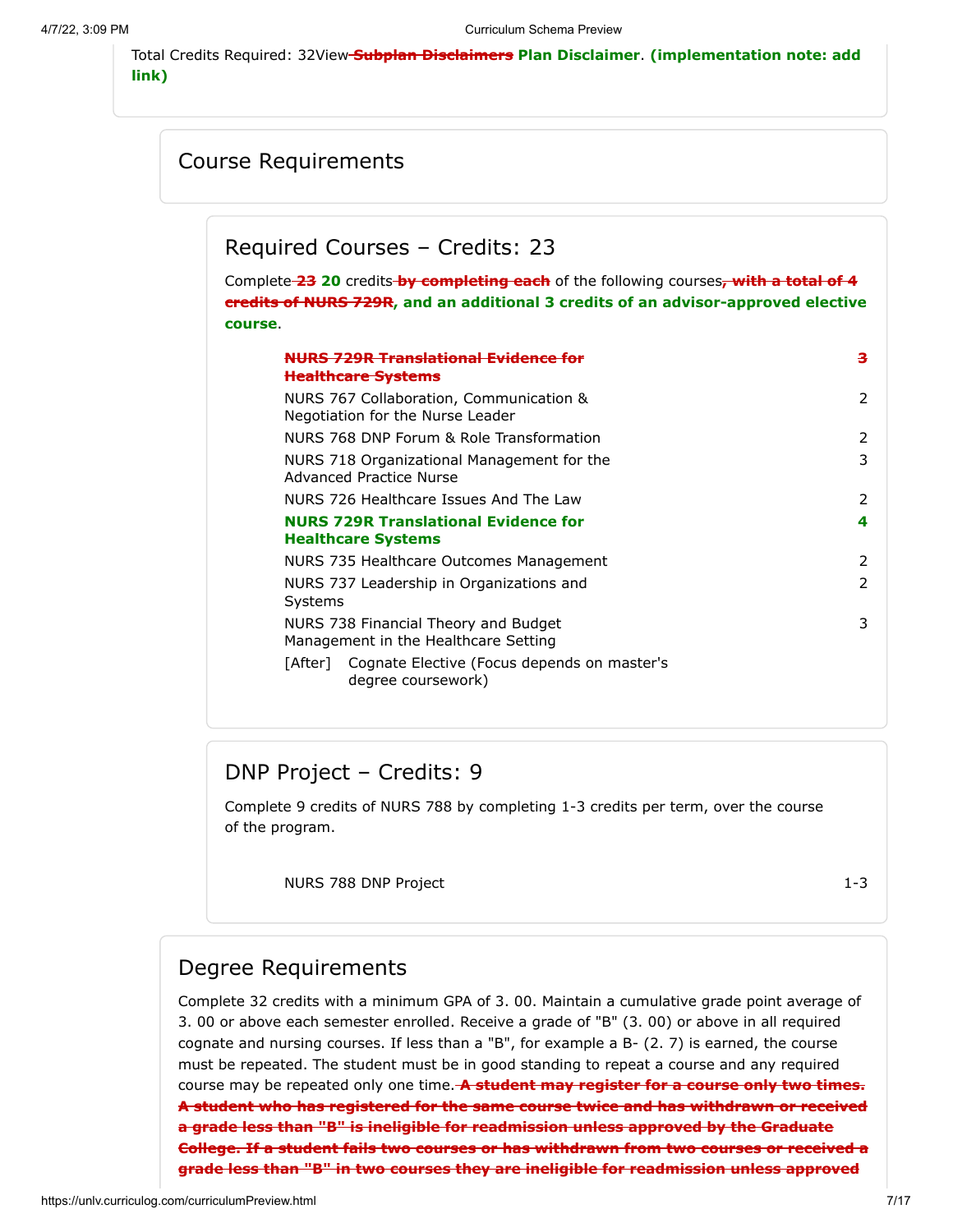**by the Graduate College.** Complete a minimum of six (6) credits in each calendar year. Continuously register for at least one to three (1-3) credits each semester while working on a DNP Project. Each **stu dent student**, upon admission, will be assigned a faculty mentor (also referred to as advisor/committee Chair). The faculty mentor (advisor/committee Chair), along with the student, will plan the student's entire degree program of study and submit it to the Graduate College by the end of the first semester of enrollment. The degree program plan requires the approvals of the student, faculty mentor (advisor/committee Chair), Program Director, appropriate academic dean, and the Graduate Dean. The faculty mentor (advisor/committee Chair) monitors the student's progress through the program of study. In addition, the Program Director will monitor the student's progress, including adherence to all established policies of the Graduate College. At any given time, the student can request a change of faculty mentor (advisor/committee Chair). However, it is the student's responsibility to secure approval of an individual faculty member who agrees to serve as their faculty mentor (advisor/committee Chair) **b efore before** changing the original advisor, subject to Graduate College approval. Also, it is the student's responsibility to make sure that their chosen faculty mentor (advisor/committee Chair) has current full graduate faculty status at UNLV, which can be checked at: **http://graduatecollege.unlv.edu/facstaff/status.html.Students https://www.unlv.edu/graduatecollege/graduate-faculty-status Students** will be assigned their faculty mentor (advisor/committee Chair) for their DNP Project committee prior to the first semester. The student, along with the faculty mentor (advisor/committee Chair), will identify and select the second and third members to their DNP project committee. The student will be required to file the Committee Appointment Form through the Grad Rebel Gateway when this is completed, for administrative approval. More specific information about the DNP Project will be discussed in the courses it is embedded in the program. In consultation with their faculty mentor (advisor/committee Chair), a student will organize an advisory committee of at **least le ast least** two departmental members. In addition, a third member from outside the department, known as the Graduate College Representative, must be appointed. An additional committee member may be added at the student and department's discretion. Please see Graduate College policy for committee appointment guidelines. A leave of absence may be requested by students. The DNP Project is a culmination project based on **guidelines guidelin es** from the American Association of Colleges of Nursing (AACN) DNP Essentials. This is a project completed over at least three semesters in the program. Students in the DNP program are required to abide by the policies for UNLV School of Nursing. Students in the DNP program are also required to abide by the policies of the UNLV Graduate College.

### Graduation Requirements

See Plan Graduation Requirements below.

## Subplan 4 Requirements: BSN to DNP Nurse Executive (ON HOLD)

Total Credits Required: 60View **Subplan Plan** Disclaimer. **(implementation note: add link)**

### Course Requirements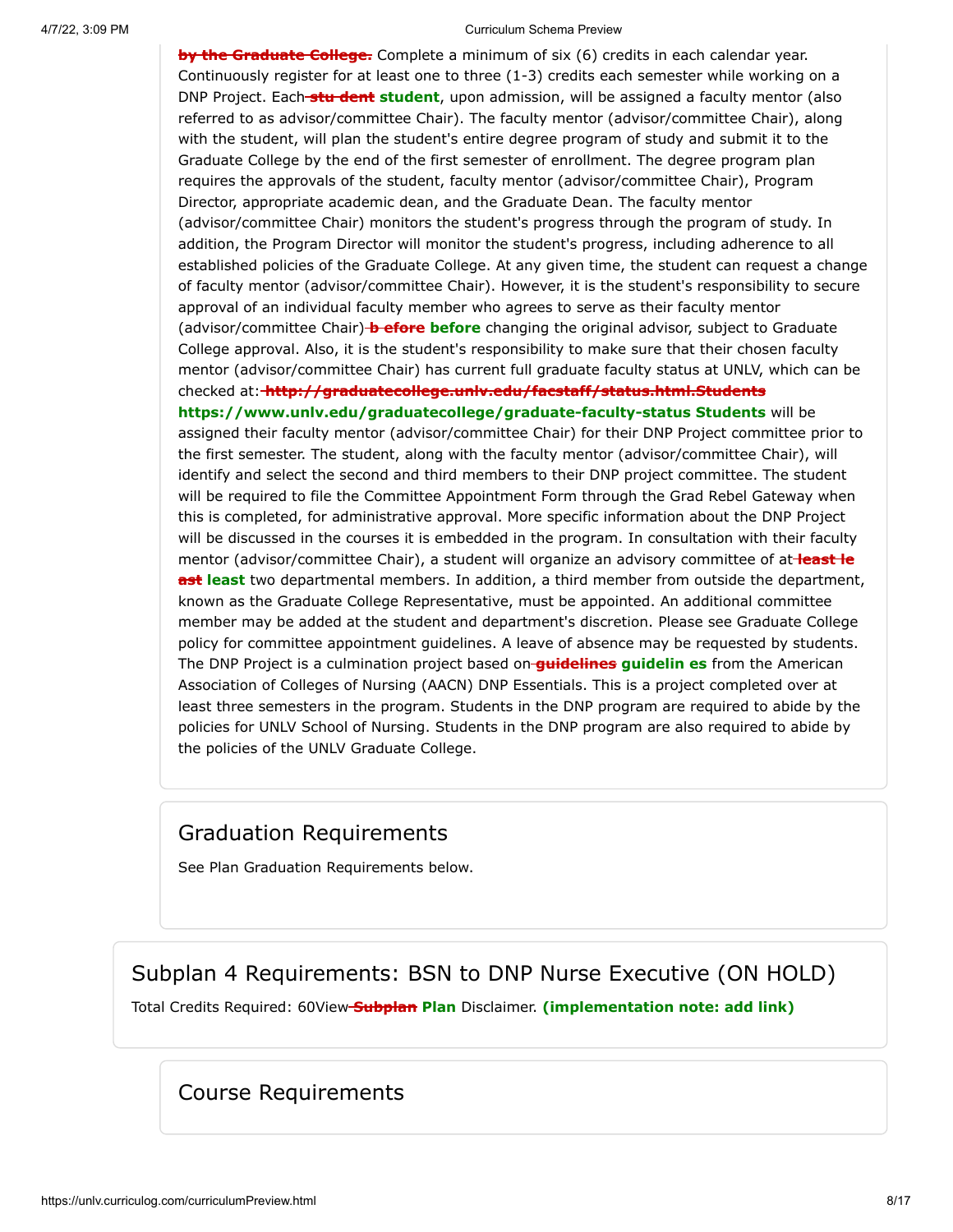## Required Courses – Credits: 51

Complete 51 credits by completing each of the following courses**, with a total of 4 credits of NURS 729R**.

| NURS 708 Analysis and Economics of Healthcare<br>Systems and Delivery                      | 3              |
|--------------------------------------------------------------------------------------------|----------------|
| NURS 712 Strategies for Management of<br>Healthcare Systems and Performance<br>Improvement | 3              |
| NURS 716 Population Health: Analysis and<br>Evaluation                                     | 3              |
| NURS 719R Health & Public Policy for Advanced<br>Practice of Nursing                       | 3              |
| <b>NURS 729R Translational Evidence for</b><br><b>Healthcare Systems</b>                   | з              |
| <b>NURS 729R Translational Evidence for</b><br><b>Healthcare Systems</b>                   | 4              |
| <b>NURS 729R Translational Evidence for</b>                                                | з              |
| <b>Healthcare Systems</b>                                                                  |                |
| NURS 767 Collaboration, Communication &<br>Negotiation for the Nurse Leader                | 2              |
| NURS 768 DNP Forum & Role Transformation                                                   | 2              |
| NURS 706 Nursing Theory and Research                                                       | 3              |
| NURS 711 Informatics and Quality Improvement                                               | 3              |
| NURS 718 Organizational Management for the<br><b>Advanced Practice Nurse</b>               | 3              |
| NURS 726 Healthcare Issues And The Law                                                     | 2              |
| NURS 735 Healthcare Outcomes Management                                                    | 2              |
| NURS 737 Leadership in Organizations and<br>Systems                                        | $\overline{2}$ |
| NURS 738 Financial Theory and Budget<br>Management in the Healthcare Setting               | 3              |
| NURS 736 Innovations in Communication:<br>Scholarly Writing                                | 1.             |
| NURS 754 NE Practicum I: Organizations as<br>Complex Systems                               | 3              |
| NURS 756 NE Practicum II: Organizational<br>Transformation                                 | 3              |
| NURS 757 NE Practicum III: Executive<br>Leadership                                         | 3              |
| NURS 772 The Nurse as Leader                                                               | 3              |

## Cognate (Elective) Courses – Credits: 9

XXXX - Elective, Open focus

XXXX - Elective, Open focus

XXXX - Elective, Leadership focus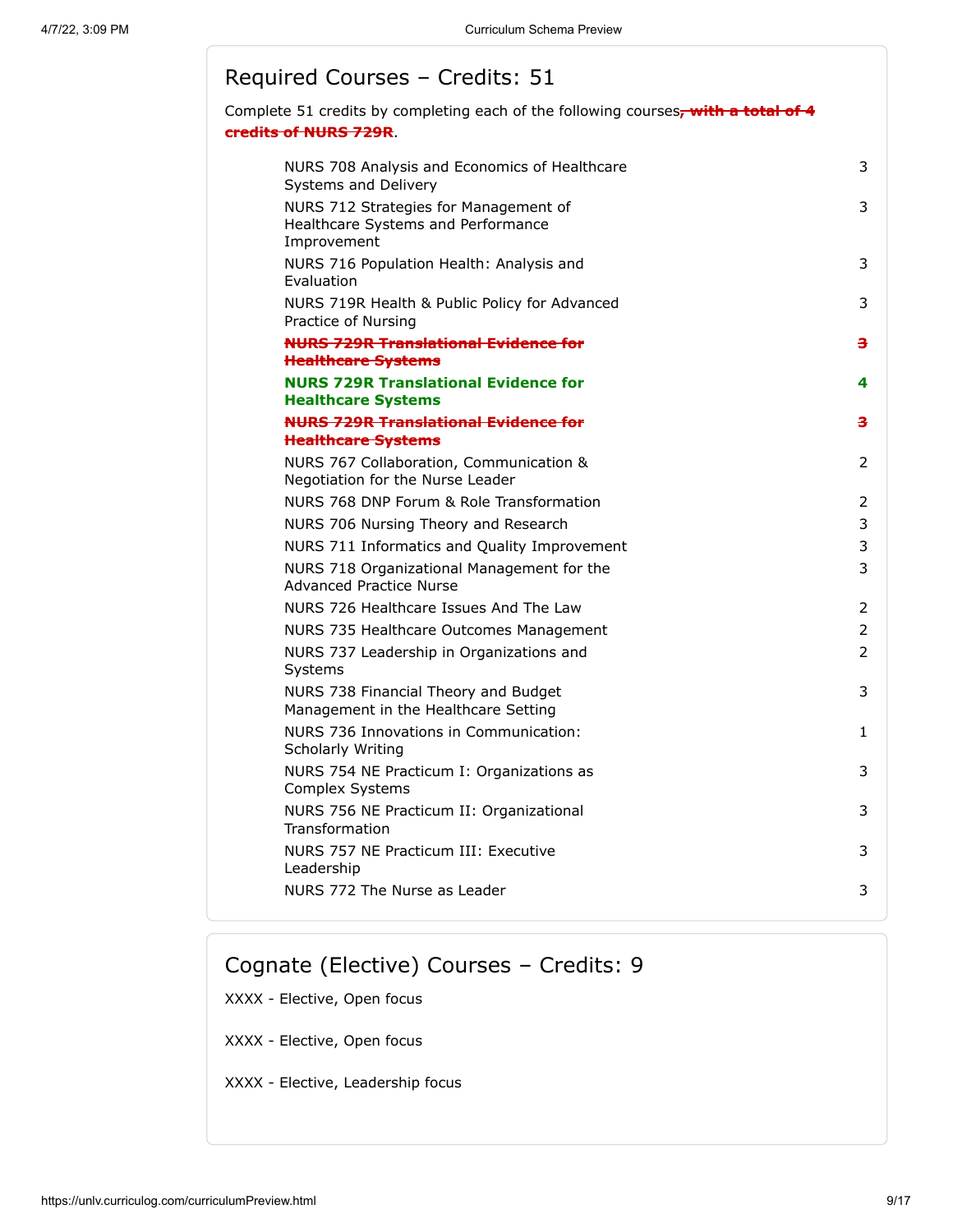### DNP Project – Credits: 9

Complete 9 credits of NURS 788 by completing 3 credits per term, over the course of 3 terms.

NURS 788 DNP Project 1-3

#### Degree Requirements

Complete 60 credits with a minimum Grade Point Average (GPA) of 3. 00. Maintain a cumulative GPA of 3. 00 or above each semester enrolled. Receive a grade of "B" (3. 00) or above in all required cognate and nursing courses. If less than a "B", for example a B- (2. 7) is earned, the course must be repeated. The student must be in good standing to repeat a course and any required course may be repeated only one time. **A student may register for a course only two times. A student who has registered for the same course twice and has withdrawn or received a grade less than "B" is ineligible for readmission unless approved by the Graduate College. If a student fails two courses or has withdrawn from two courses or received a grade less than "B" in two courses he/she is they are ineligible for readmission unless approved by the Graduate College.** Complete a minimum of six (6) credits in each calendar year. Each student, upon admission, will be assigned an advisor. The advisor (and later the Advisory **Commi ttee Commit tee Committee** including the chair of the Advisory committee, if in place) will plan the student's entire degree program of study and submit it to the Graduate College by the end of the second semester of enrollment. The degree program requires the approvals of the student, advisor, Program Director, appropriate academic dean, and the Graduate Dean. The Advisor monitors the student's progress through the program of study. In addition, the Program Director will monitor the student's progress, including adherence to all established policies of the Graduate College. At any given time, the student can request a change of advisor or chair of Advisory Committee. However, it is the student's responsibility to secure approval of an individual faculty member who agrees to serve as their advisor before changing the original advisor, subject to Graduate College approval. Also, it is the student's responsibility to make sure that their chosen advisor or chair has current full graduate faculty **statu s status** at UNLV, which can be checked at

#### **http://graduatecollege.unlv.edu/facstaff/status.html.Students:**

**https://www.unlv.edu/graduatecollege/graduate-faculty-status Students** will select a chair for their DNP Project committee in the first semester and be required to file the Committee Appointment Form with the Program Director when this is completed. More specific information about the DNP Project will be discussed in the courses it is embedded in the program. In consultation with **their the ir** advisor, a student will organize an advisory committee of at least two departmental members. In addition, a third member from outside the department, known as the graduate College Representative, must be appointed. An additional committee member may be added at the student and department's discretion. Please see Graduate College policy for committee appointment guidelines. Continuously register for three credits each semester while working on a DNP Project. Once admitted, students will need to continue to take a minimum of 3 credits per semester for both fall and **spring semes ters semest ers sprin g spri ng spring semesters** to maintain their place in the program until graduation. A leave of absence may be requested by students. The DNP Project is a culmination project based on guidelines from the American Association of Colleges of Nursing (AACN) DNP essentials. This is a project completed over at least 3 semesters in the program. Students in the DNP program are required to abide by the policies for UNLV School of **Nursing Nursin g** and are also required to abide by the policies of the UNLV Graduate College.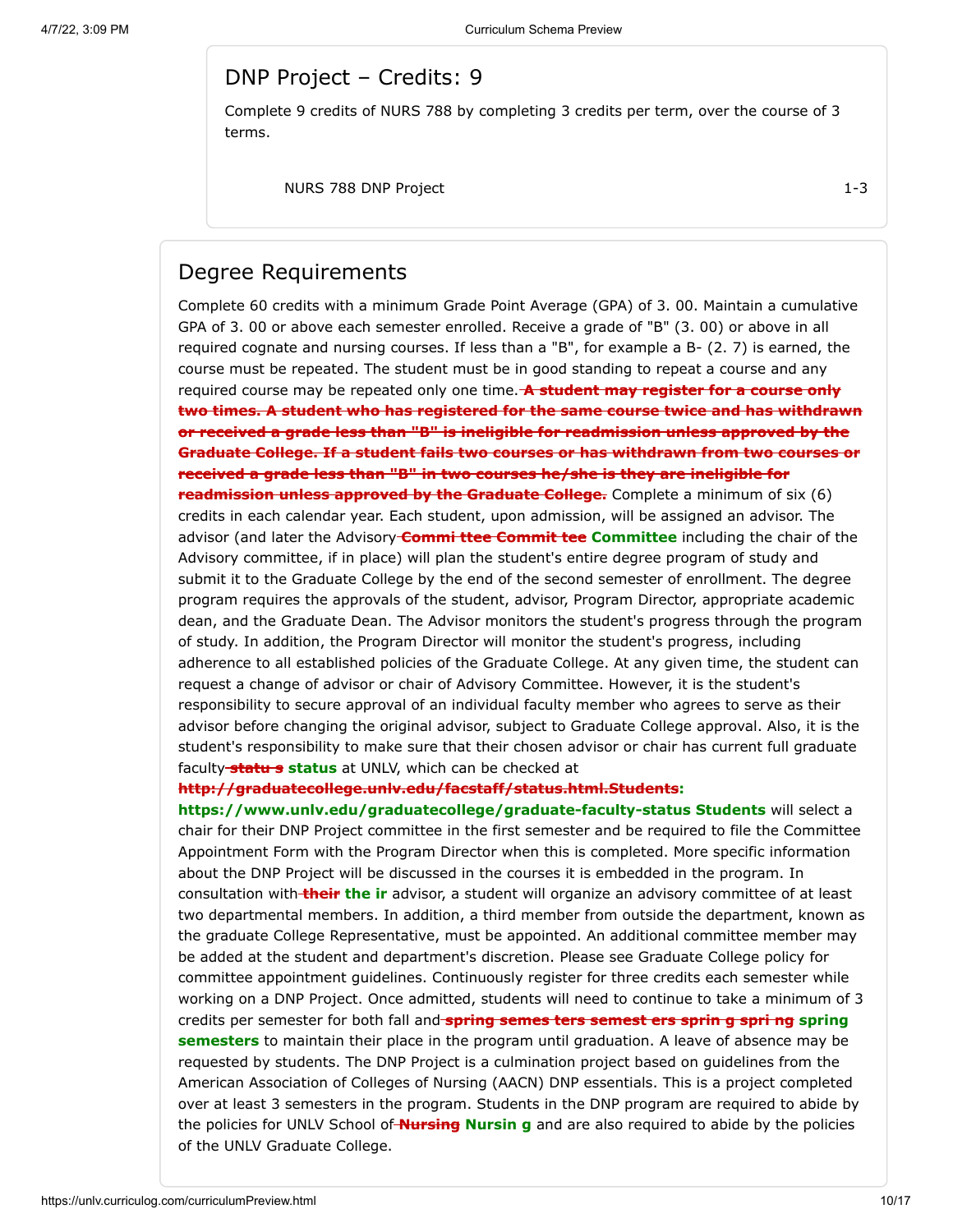### Graduation Requirements

See Plan Graduation Requirements below.

## Subplan 5 Requirements: BSN to DNP Psychiatric Mental Health Nurse Practitioner (ON HOLD)

Total Credits Required: **68View 63View Subplan 65View Plan** Disclaimer. **(implementation note: add link)**

# Course Requirements

### Required Courses – Credits: **59 54 56**

Complete **59 54 56** credits by completing each of the following courses**, with a total of 4 credits of NURS 729R**.

| NURS 708 Analysis and Economics of Healthcare<br>Systems and Delivery                      | 3                       |
|--------------------------------------------------------------------------------------------|-------------------------|
| NURS 712 Strategies for Management of<br>Healthcare Systems and Performance<br>Improvement | 3                       |
| NURS 715 Business Management for Nurse<br>Practitioners                                    | $\mathcal{P}$           |
| NURS 716 Population Health: Analysis and<br>Evaluation                                     | 3                       |
| NURS 719R Health & Public Policy for Advanced<br>Practice of Nursing                       | 3                       |
| <b>NURS 729R Translational Evidence for</b><br><b>Healthcare Systems</b>                   | 4                       |
| <b>NURS 729R Translational Evidence for</b>                                                | $\overline{\mathbf{a}}$ |
| <b>Healthcare Systems</b>                                                                  |                         |
| NURS 767 Collaboration, Communication &<br>Negotiation for the Nurse Leader                | 2                       |
| NURS 768 DNP Forum & Role Transformation                                                   | 2                       |
| NURS 701 Diagnostic Reasoning and Clinical<br>Decision Making for the APRN                 | $\overline{2}$          |
| NURS 703 Advanced Health Assessment                                                        | 3                       |
| NURS 704 Advanced Pathophysiology and<br>Genetics I                                        | 3                       |
| NURS 706 Nursing Theory and Research                                                       | 3                       |
| NURS 711 Informatics and Quality Improvement                                               | 3                       |
| NURS 714 Family Theory and Health Promotion                                                | 2                       |
| NURS 730 Advanced Pharmacology and Genetics<br>$_{\rm II}$                                 | 3                       |
| <b>NURS 765 DNP Residency</b>                                                              | 4                       |
| <b>NURS 796 Psychopharmacology Across the</b><br><b>Lifespan</b>                           | 3                       |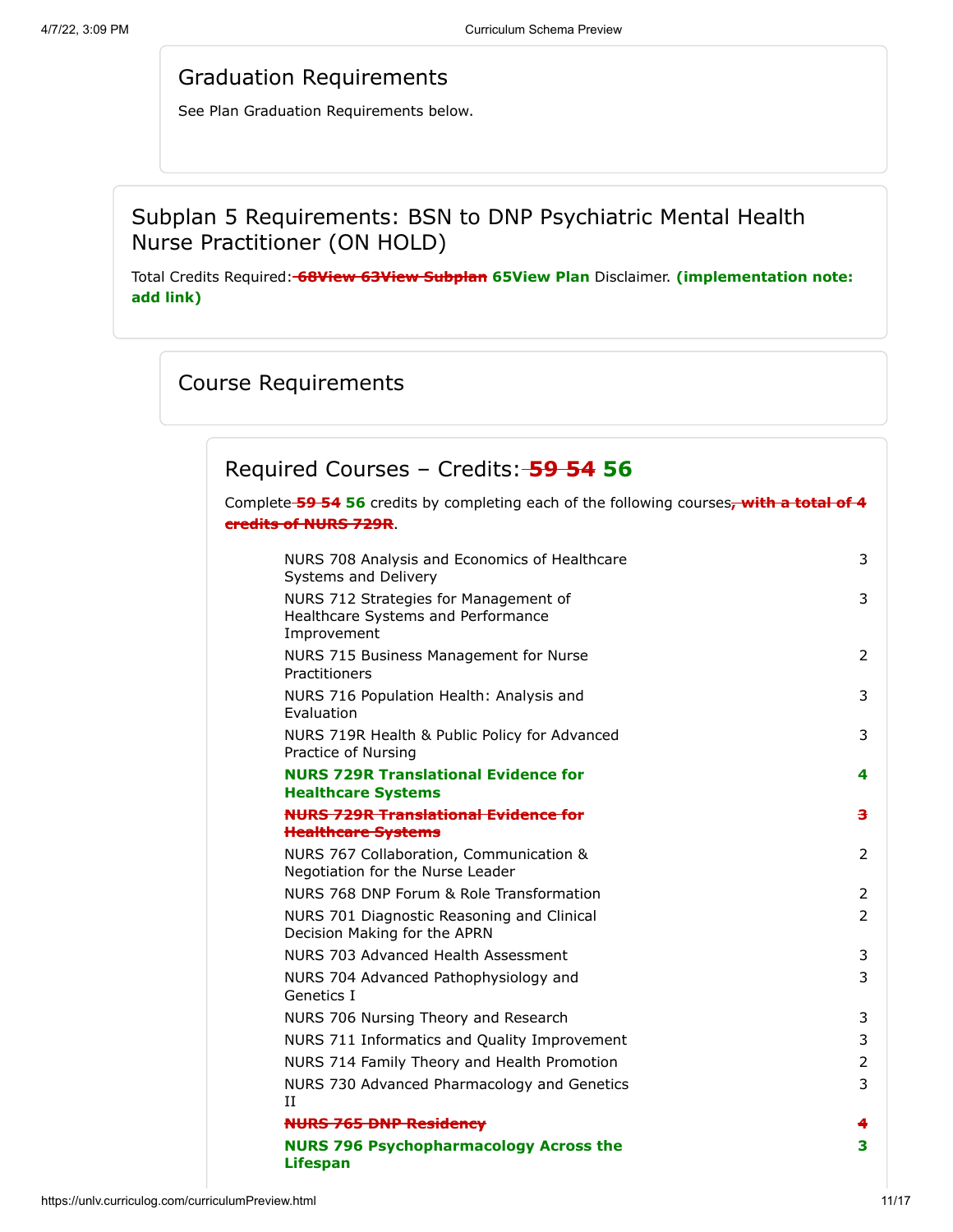6

**8**

6

NURS 799 Psychiatric Mental Health Nurse Practitioner III

NURS 794 Psychiatric Mental Health Nurse

**NURS 796 Psychiatric Mental Health Nurse**

### DNP Project – Credits: 9

Practitioner I

**Practitioner II**

Complete 9 credits of NURS 788 by completing 3 credits per term, over the course of 3 terms. Students who wish to step out of the DNP program and receive a master's degree will be required to complete NURS 761. Clinical Synthesis and some courses identified above as required will not be completed.

NURS 788 DNP Project 1-3

### Degree Requirements

Complete **68 63 65** credits with a minimum Grade Point Average (GPA) of 3. 00. Maintain a cumulative grade point average of 3. 00 or above each semester enrolled. Receive a grade of "B" (3. 00) or above in all required cognate and nursing courses. If less than a "B", for example a B- (2. 7) is earned, the course must be repeated. The student must be in good standing to repeat a course and any required course may be repeated only one time. **A student may register for a course only two times. A student who has registered for the same course twice and has withdrawn or received a grade less than "B" is ineligible for readmission unless approved by the Graduate College. If a student fails two courses or has withdrawn from two courses or received a grade less than "B" in two courses he/she is they are ineligible for readmission unless approved by the Graduate College.** Complete a minimum of six (6) credits in each calendar year. Each student, upon admission, will be assigned an advisor. The advisor (and later the **Ad visory Adv isory Advisory** Committee including the chair of the Advisory committee if in place) will plan the student's entire degree program of study and submit it to the Graduate College by the end of the second semester of enrollment. The degree program requires the approvals of the student, advisor, and the DNP Coordinator, the appropriate academic dean, and the Graduate Dean. The Advisor monitors the student's progress through the **program** p rogram of study. In addition, the DNP Coordinator will monitor the student's progress, including adherence to all established policies of the Graduate College. At any given time, the student can request a change of advisor or chair of Advisory Committee. However, it is the student's responsibility to secure approval of an individual faculty member who agrees to serve as their advisor before changing the original advisor, subject to Graduate College approval. Also, it is the student's responsibility to make sure that their chosen advisor or chair has current graduate faculty status at UNLV, which can be checked at:

#### **http://graduatecollege.unlv.edu/facstaff/status.html.Students**

**https://www.unlv.edu/graduatecollege/graduate-faculty-status Students** will select a chair for their DNP Project committee in the first semester and be required to file the Committee Appointment Form with the DNP coordinator when this is completed. More specific information about the DNP Project will be discussed in the courses it is embedded in the program. In consultation with their advisor, a student will organize an advisory committee of at least two departmental members. In addition, a third member from outside the department, known as the Graduate College Representative, must be appointed. An additional committee member may be added at the student and department's discretion. Please see Graduate College policy for committee appointment guidelines. Continuously register for three (3) credits each semester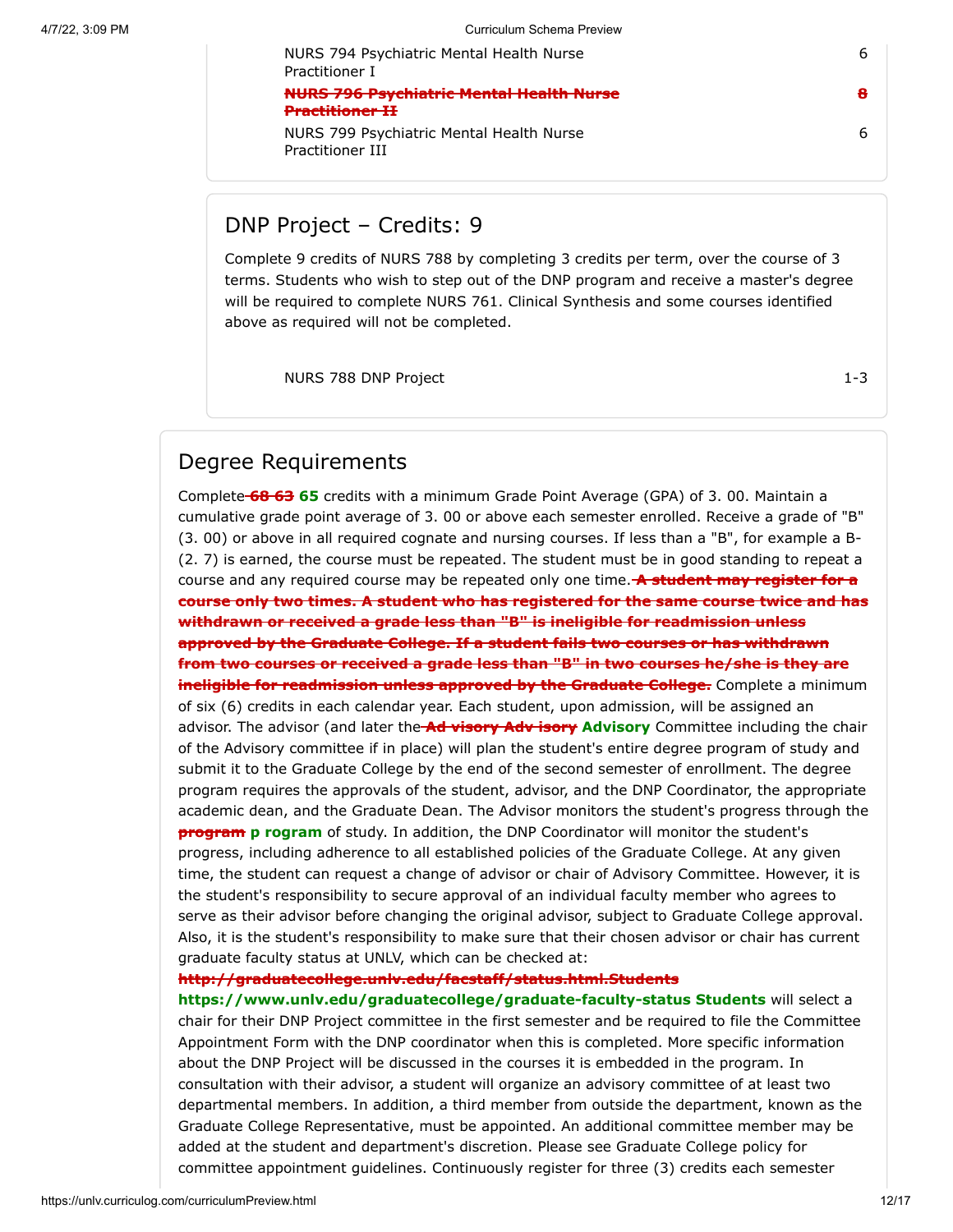while working on a DNP Project. Once admitted to the DNP program, students will need to continue to take a minimum of 3 credits per **semester semest er semester** for both fall and spring semesters to maintain their place in the program until graduation. A leave of absence may be requested by students. The DNP Project is a culmination project based on guidelines from the American Association of Colleges of Nursing (AACN) DNP Essentials. This is a project completed over three semesters in the program. Students in the DNP program are required to abide by the policies for UNLV School of Nursing. Students in the DNP program are also required to abide by the policies of the UNLV Graduate College.

### Graduation Requirements

See Plan Graduation Requirements below.

### **New Core Subplan 5 6 Requirements: BSN to DNP Certified Registered Nurse Anesthetists (CRNA)**

**Total Credits Required: 98 95 102 93 94 94View 95View Plan Disclaimer. (implementation note: add link)**

### **New Core Course Requirements**

### **New** Core **Courses-Credits: 22 18 14 15**

**Complete 22 18 14 15 credits by completing the following courses.**

| <b>FAfter NURS - 689 - Informatics and Technology</b><br>[Before]for the CRNA                      | з            |
|----------------------------------------------------------------------------------------------------|--------------|
| <b>GRAD-XXX XXX Placeholder Only</b>                                                               | $\mathbf{e}$ |
| <b>[After]</b> NURS-691-Epidemiology and Biostats for<br>[Before] Population Health and Anesthesia | 3            |
| [After] NURS - 801 - Professional Aspects of CRNA<br><b>Practice</b>                               | з            |
| [After] NURS - 802 - A Systems Approach to Quality<br>and Safety                                   |              |
| <b>NURS 729R Translational Evidence for</b><br><b>Healthcare Systems</b>                           | 4            |
| [After] NURS - 803 - Healthcare Economics, Policy<br>and Finance                                   |              |

### **New Core Required Courses CRNA/DNP Science Core – Credits: 94 91 18**

**Complete 94 18 94 18 credits by completing the following courses.**

**NURS 701 Diagnostic Reasoning and Clinical Decision Making for the APRN**

**2**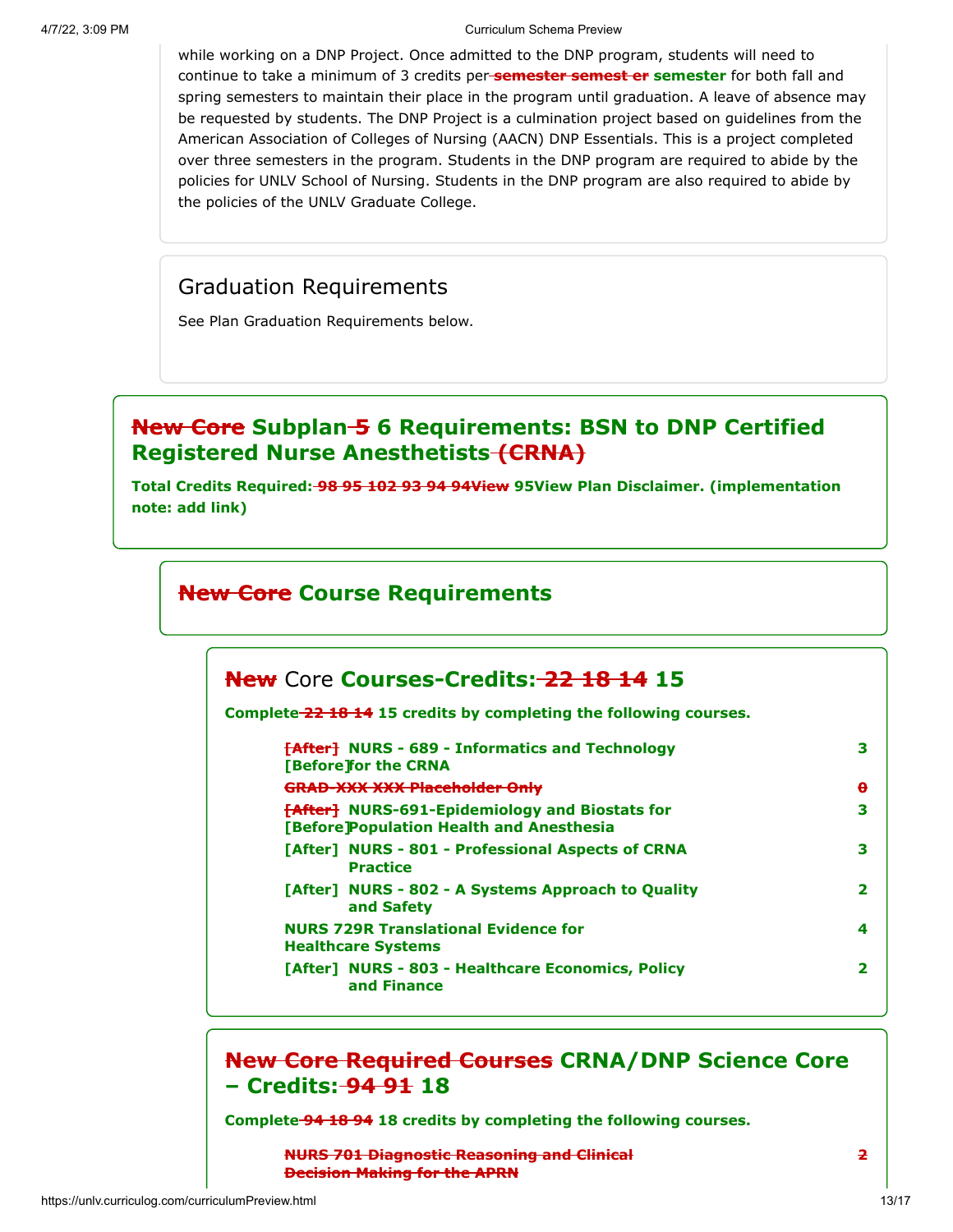| <b>NURS 703 Advanced Health Assessment</b>                                                          | 3                    |
|-----------------------------------------------------------------------------------------------------|----------------------|
| <b>NURS 730 Advanced Pharmacology and</b><br><b>Genetics II</b>                                     | 3                    |
| <b>NURS 704 Advanced Pathophysiology and</b><br><b>Genetics I</b>                                   | 3                    |
| <b>FBefore NURS-688-Chemistry&amp; Physics for CRNA</b><br><b>TAfter1</b>                           | 3                    |
| <b>FBefore NURS-687-Advanced A Anatomy&amp;-P</b><br>[After] Physiology for the CRNA                | 3                    |
| <b>FBefore NURS 758 Analyzing, Evaluating&amp;</b><br><b>Translating Evidence for CRNA Practice</b> | з                    |
| <b>FBefore NURS 759 Systems Leadership for the CRNA</b>                                             | $\overline{2}$       |
| <b>FBefore NURS 755-755-Advanced Pharm for CNAs I</b><br><b>TAfter1</b>                             | 3                    |
| <b>E</b> Before NURS 762 Capstone Development                                                       | $\ddot{\phantom{1}}$ |
| <b>[Before]NURS 766 Capstone Implementation I</b>                                                   | $\ddot{}$            |
| <b>FBefore NURS 769 Capstone: Implementation II</b>                                                 | $\ddot{\phantom{1}}$ |
| <b>FBefore NURS 800 Capstone: Dissemination</b>                                                     | Ŧ                    |
| <b>[Before]NURS 802 A Systems Approach to Quality</b><br>and Safety                                 | $\overline{2}$       |
| <b>[Before]NURS 803 Healthcare Economics, Policy,</b><br>and Finance                                | $\overline{2}$       |
| <b>FBefore NURS 804 Introduction to Anesthesia</b>                                                  | з                    |
| <b>FBefore NURS 805 CRNA Practicum I</b>                                                            | 4                    |
| <b>[Before]NURS 806 Basic Principles and Techniques</b><br>of Anesthesia                            | з                    |
| <b>FBefore NURS 807 CRNA Practicum II</b>                                                           | 5                    |
| <b>FBefore NURS 808 Advanced Anesth II</b>                                                          | з                    |
| <b>[Before]NURS 809 CRNA Practicum III</b>                                                          | 5                    |
| <b>FBefore NURS 810 Advanced Anesth II</b>                                                          | з                    |
| <b>FBefore NURS 811 CRNA Practicum IV</b>                                                           | 6                    |
| <b>FBefore NURS 812 Synthesis</b>                                                                   | $\pm$                |
| <b>FBefore NURS 813 CRNA Practicum V</b>                                                            | 8                    |
| <b>FBefore NURS 814 Synthesis II</b>                                                                | $\ddagger$           |
| <b>[Before]NURS 815 CRNA Practicum VI</b>                                                           | 8                    |
| <b>[Before]NURS 816 Comprehensive Anesthesia</b><br><b>Review</b>                                   | з                    |
|                                                                                                     |                      |

## **New Clinical** Core**-Credits: 55 57**

**Complete 55 57 credits by completing the following courses.**

| <b>NURS 701 Diagnostic Reasoning and Clinical</b><br><b>Decision Making for the APRN</b>                         |    |
|------------------------------------------------------------------------------------------------------------------|----|
| [After] NURS - 804 - Introduction to Anesthesia                                                                  | 35 |
| [After] NURS-805-CRNA Practicum I - Basic<br><b>Principles and Techniques of Anesthesia, 7</b><br><b>credits</b> | 47 |
| [After] NURS-806-Basic Principles and Techniques<br>of - Advanced Anesthesia I                                   | 38 |
| [After] NURS-807-CRNA Practicum - Advanced<br><b>Anesthesia II</b>                                               | 58 |
| [After] NURS-808-Advanced Anesthesia -<br><b>Synthesis I</b>                                                     | 37 |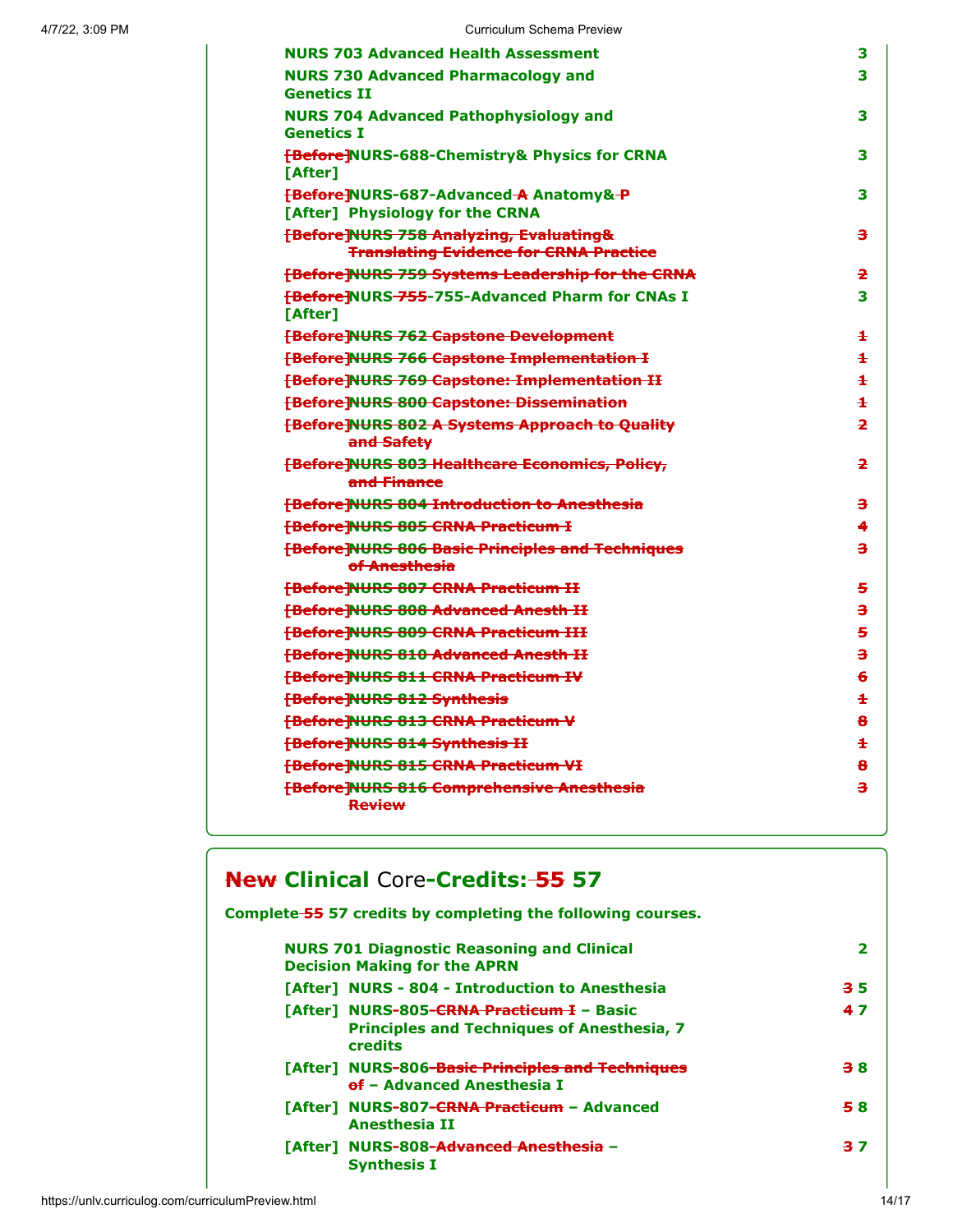| [After] NURS-809-CRNA Practicum III - Synthesis                         | 59  |
|-------------------------------------------------------------------------|-----|
| [Before]NURS-810-Advanced - Comprehensive<br><b>Anesthesia H Review</b> | 311 |
| [After] NURS - 811 - CRNA Practicum IV                                  |     |
| [After] NURS - 812 - Synthesis                                          |     |

New Core

### **New Core DNP Project Dissemination-Credits: 1**

**NURS-830-Project Dissemination 1**

### **New Core DNP Project – Credits: 4**

**Students will take each course listed below NURS 788 in the following order: NURS 762 Capstone Development, 1 creditNURS 766 Capstone Implementation I, 1 creditNURS 769 Capstone Implementation II, 1 creditNURS 800 Capstone Dissemination, 1 credit three different semesters, and may take it a fourth time.**

| 1-3 |
|-----|
| θ.  |
|     |
|     |
|     |
|     |
|     |

### **New Core Degree Requirements**

**Complete 98 95 93 94 credits with a minimum Grade Point Average (GPA) of 3. 00. Maintain a cumulative grade point average of 3. 00 or above each semester enrolled. Receive a grade of "B" (3. 00) or above in all required cognate and nursing courses. If less than a "B", for example a B- (2. 7) 70) is earned, the course must be repeated. The student must be in good standing to repeat a course and any required course may be repeated only one time. A student may register for a course only two times. A student who has registered for the same course twice and has withdrawn or received a grade less than "B" is ineligible for readmission unless approved by the Graduate College. If a student fails two courses or has withdrawn from two courses or received a grade less than "B" in two courses he/she is they are ineligible for readmission unless approved by the Graduate College. Complete a minimum of six (6) credits in each calendar year. Each student, upon admission, will be assigned an advisor. The advisor (and later the Ad visory Adv isory Advi sory Advisory Committee including the chair of the Advisory committee if in place) will plan the student's entire degree program of study and submit it to the Graduate College by the end of the second semester of enrollment. The degree program requires the approvals of the student, advisor, and the DNP Coordinator, the appropriate academic dean, and the Graduate Dean. The Advisor monitors the student's progress through the program pr ogram of study. In addition, the DNP Coordinator will monitor the student's progress, including adherence**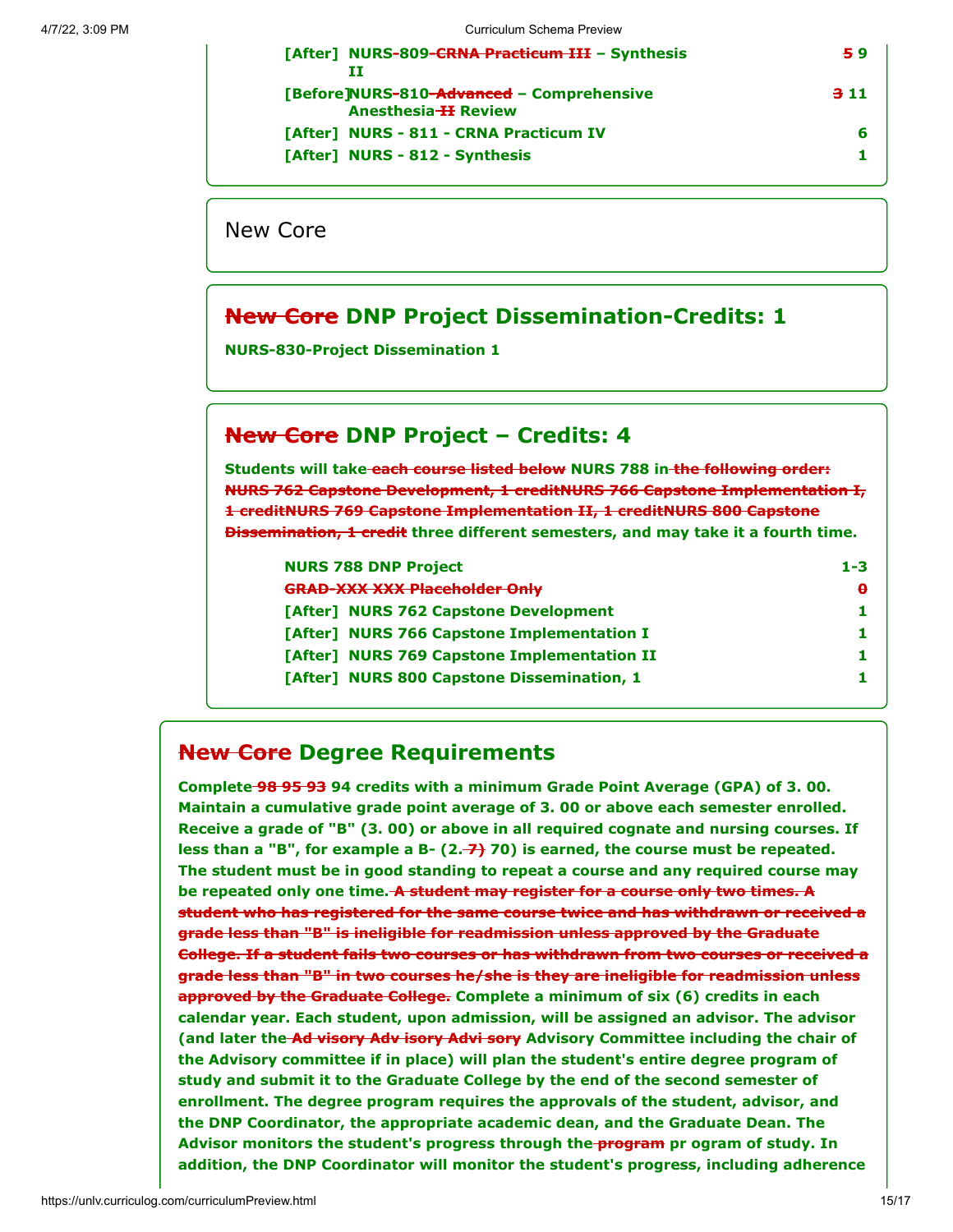**to all established policies of the Graduate College. At any given time, the student can request a change of advisor or chair of Advisory Committee. However, it is the student's responsibility to secure approval of an individual faculty member who agrees to serve as their advisor before changing the original advisor, subject to Graduate College approval. Also, it is the student's responsibility to make sure that their chosen advisor or chair has current graduate faculty status s tatus status at UNLV, which can be checked at: http://graduatecollege.unlv.edu/facstaff/status.html.Students https://www.unlv.edu/graduatecollege/graduate-faculty-status Students will select be assigned a chair Faculty Mentor as their Chair for their DNP Project committee in the first semester and be required to file the Committee Appointment Form with the DNP coordinator when this is completed. More specific information about the DNP Project will be discussed in the courses it is embedded in the th e program. In consultation with their advisor Mentor/Chair, a student will organize an advisory committee of at least two departmental members a second member from the School of Nursing. In addition, a third member from outside the department, known as the Graduate College Representative, must be appointed. An additional committee member may be added at the student and department's discretion. Please see Graduate College policy for committee appointment guidelines. Continuously register for three (3) credits each semester while working on a DNP Project. Once admitted to the DNP** program, students will need to continue to to take a minimum of 3 credits per **semester for b oth bo th both fall and spring semesters to maintain their place in the program until graduation. A leave of absence may be requested by students. The DNP Project is a culmination project based on guidelines from the American Association of Colleges of Nursing (AACN) DNP Essentials. This is a project completed over three semesters in the program. Students in the DNP program are required req uired to abide by the policies for UNLV School of Nursing. Students in the DNP program are also required to abide by the policies of the UNLV Graduate College.**

### **New Core Graduation Requirements**

**See Plan Graduation Requirements below.**

### Plan Graduation Requirements

Submit all required forms to the Graduate College **as well as and** apply for graduation up to two semesters prior to completing **their the** degree requirements. The student must submit and successfully defend their DNP Project by the posted deadline. The defense must be advertised and is open to the public. The student must electronically submit a properly formatted pdf copy of their project to the Graduate College for format check. Once the project format has been approved by the Graduate College, the student will submit the approved electronic version to ProQuest. Deadlines for project defenses, format check submissions, and the final ProQuest submission can be found here.

### Plan Disclaimers

Subplan 1: Post-Master's Advanced Practice subplan: This program does not result in licensure and certification. Subplan 2: In Nevada, the educational prerequisites for professional licensure or certification for the BSN to DNP Advanced Practice subplan (DNP) Family Nurse Practitioner (FNP) are an active Nevada RN License, National Certification as a Family Nurse Practitioner, and graduation from a nationally accredited Nursing Program with a minimum of 500+ hours of direct patient care. The DNP